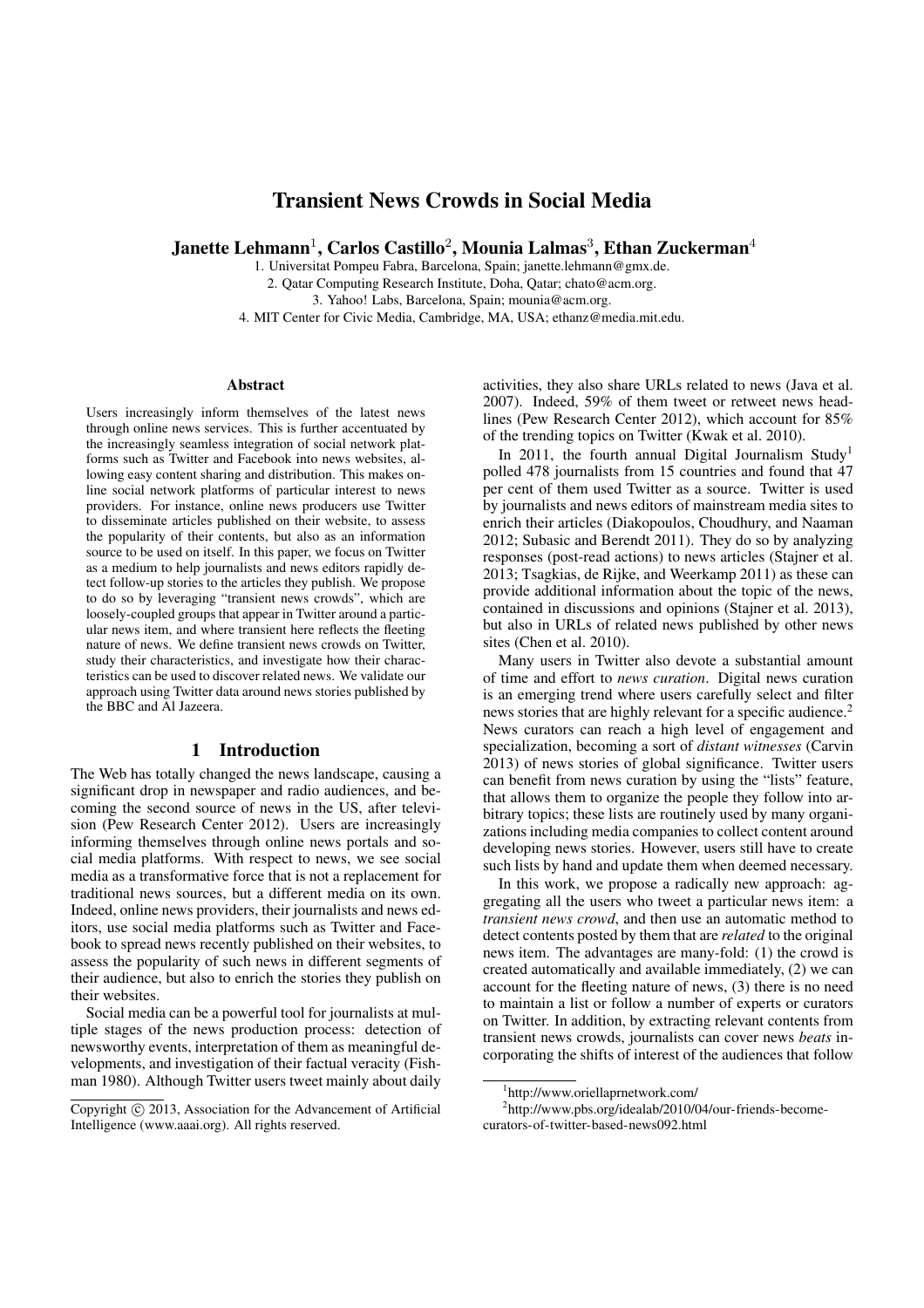those beats. This represents an important step: given that journalists can be seen as members of an interpretive community (Zelizer 1993) who come together to make sense of events and translate their importance, transient news crowds might represent individual news users demanding to be part of that interpretive community.

Even a casual examination of the data can show the potential of news crowds. For instance, on January 6, 2013, an article with title "Delhi police dispute India gang-rape account" was posted in the Al Jazeera English website and attracted 147 users who tweeted its link in the first six hours after its publication. Two days later, 27 of those users (18%) tweeted a link to a Huffington Post article with title "Father of Indian gang-rape victim speaks out". If we were able to detect such articles automatically, we could generate a timely alert for the author of the first article pointing to the related article found by the crowd. Of course, we do not assume that *every* subsequent posted article will be related. Instead, we show that such related articles exist and that it is possible to detect them automatically.

Our goals are therefore three-fold: (1) define the notion of "transient news crowds" on Twitter, (2) study their characteristics, and (3) investigate how these can be exploited to discover related news posted on Twitter.

## 2 Related Work

Recommender systems. Twitter has been used as a source of news recommendations, typically by exploiting Twitterspecific features extracted from post-read social responses (Agarwal, Chen, and Wang 2012; Morales, Gionis, and Lucchese 2012; Phelan et al. 2011), tweets content (hashtags, topics, entities), users followees and followers, public timelines and retweeting behavior. However these works aim at building personalized recommender systems, suggesting news articles based on the inferred topical interests of a user.

Our objective is entirely different, as we want to follow specific stories over time and offer related news articles to the authors of such stories. We want to provide journalists and editors a tool to discover new content that can complement or extend the one that they have produced.

Community detection. Many studies aiming at detecting Twitter communities around topics exists (Greene, O'Callaghan, and Cunningham 2012; Michelson and Macskassy 2010). The methods used rely on the extraction and incorporation of numerous features, such as user tweets (Zhang, Wu, and Yang 2012; Gupta, Joshi, and Kumaraguru 2012), but also user profiles and link similarity: how often two users retweeted, mention or reply to a common third person tweets (Gupta, Joshi, and Kumaraguru 2012). The similarity of the tweet text, URLs, and hashtags have also been considered in the creation of such communities (Zhang, Wu, and Yang 2012), as well as user mentions (addressing/replying), retweets, follower networks, and user lists (Michelson and Macskassy 2010).

Topic engagement (e.g. whether a user will join a discussion) has also been predicted (Purohit et al. 2011; Welch et al. 2011). The content of tweets has been found to be a significant feature for this task, and retweeting the tweets of a user has been found to be a stronger indicator of topical interest than following a user.

Our approach is a natural complement to these works, which carefully craft a topically-focused community around a topic, and then assume that all the content produced by that community is on-topic. Instead, we put together a set of users that have a priori only one element in common (they tweeted a URL), and carefully filter the tweets they produce in order to find relevant on-topic content. Of course, both approaches can be combined.

User lists on Twitter have been used to detect communities (Greene, O'Callaghan, and Cunningham 2012). Recent studies are concerned with recommending new tweets to a list (Duh et al. 2012), understanding the nature of curators, e.g. member and subscriber (García-Silva et al. 2012), and investigating users interests (Kim et al. 2010).

Our work can be viewed as a means to automatically build such lists, which we recall are built manually, but accounting for the fleeting and volatile nature of news and with the aim to discover and recommend related news around a topic.

Expert finding. One way to remain informed about a particular topic is to follow Twitter users that are expert on that topic (for example to add them in a user list build around the topic). It has been shown that experts are often able to identify interesting news very early (Hsieh et al. 2013). Various means to automatically detect expert users have been proposed. As for community detection and Twitter-based news recommendation, typical approaches are based on features such as tweets content, follower network (Weng et al. 2010), and retweet-networks (Kong and Feng 2011). More sophisticated features experimented with distinguished topic-related tweets by retweets, conversational and normal tweets (Pal and Counts 2011). Overall, expert detection in Twitter is a difficult task. Studies show that tweets content provides less useful information than contextual data (profile, user list, etc.) (Liao et al. 2012; Ghosh et al. 2012). On the other hand, manual expert detection revealed that decisions are influenced by shallow factors such as author names (Pal and Counts 2011).

In this work, we therefore do not attempt to identify the specific users who are experts on some topic; instead, we consider the crowd of all the users who tweeted an article, and extract from the crowd certain characteristics (many of them referred to in this section) that can be carefully combined to discover news related to the original article.

## 3 Data and processing

We describe the data used in our work, how it was created, and various processing performed.

#### 3.1 Data Extraction

We collected news articles published in early 2013 on two major online news websites, BBC and Al Jazeera English (AJE). The news websites represent large media organizations, seeking adoption of their content in a wide range of international markets. From the BBC, we collected separately articles from World Service (BBC-WORLD) and BBC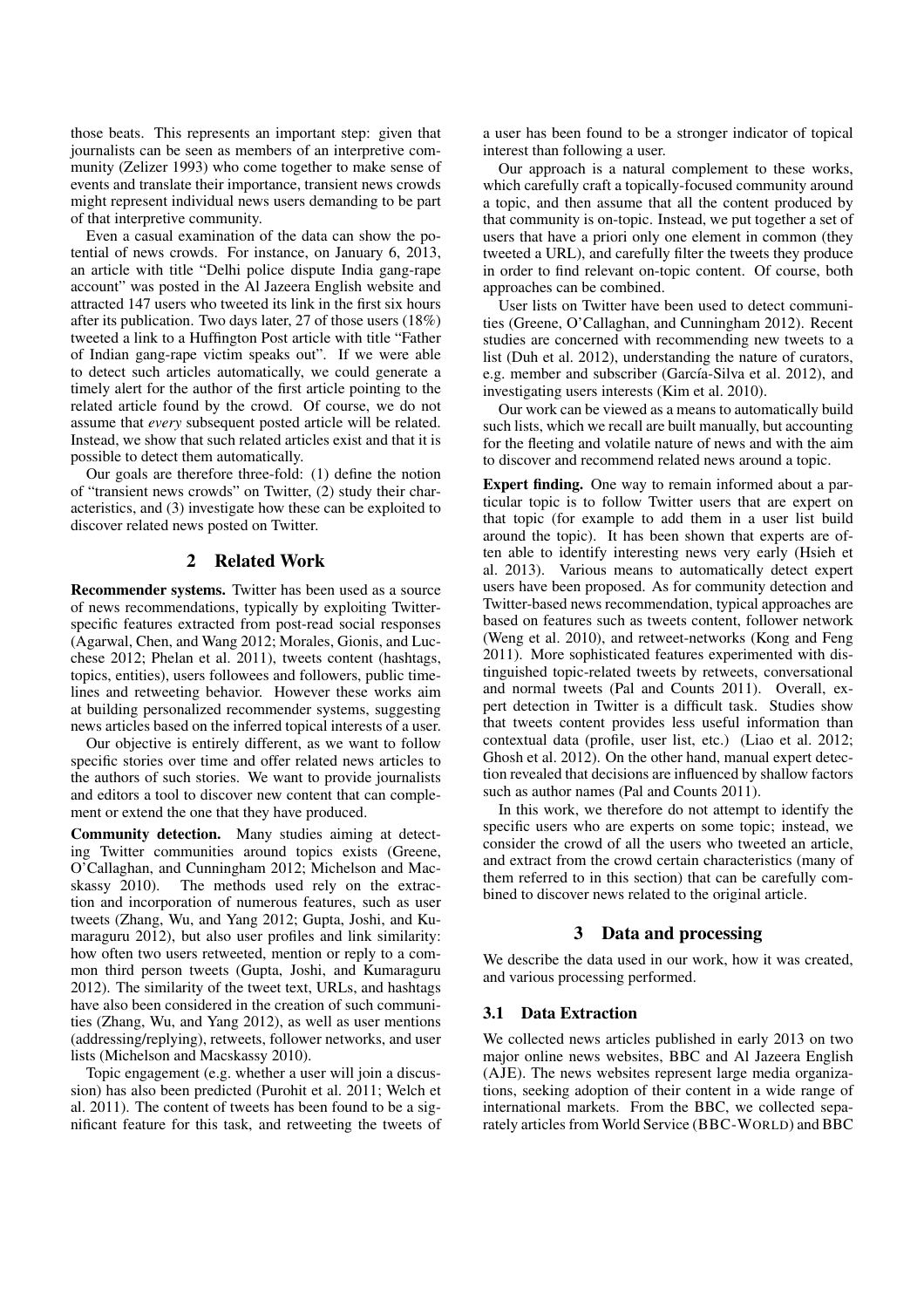UK (BBC-UK), each forming a different dataset. We downloaded periodically the homepage of each website, from which we sampled at random a subset of news articles. We focused on the headline news: opinions, magazine and sport news were not included. The sampled articles cover a variety of stories such as Obama's inauguration, the conflict in Mali, the pollution in Beijing, and road accidents in the UK.

For each of the sampled articles, we started a process that used Twitter's API<sup>3</sup> to periodically find tweets including that article's URL. The earliest tweets followed almost immediately the publication of the article, as each of these news organizations disseminate their content via their own twitter account(s) (e.g. *@BBCWorld*, *@AJEnglish*). We define the *crowd* of a news article as the set of users that tweeted the article within the first 6 hours after the first tweet on that article. We selected this time period because it encompasses about 90% of the tweets an article receives (87% for BBC-WORLD, 91% for BBC-UK, and 91% for AJE). We followed users on each crowd during one week, recording every public tweet they posted during this period.

## 3.2 Data Filtering

In Twitter there is a substantial amount of spam. Spammers routinely abuse Twitter to promote products and services. Successful spammers attract followers and bypass filtering mechanisms by posting a mixture of reputable tweets and advertising (Benevenuto et al. 2010). Spam can negatively affect our results, and given that the Twitter API has strict rate limitations, it can also reduce the coverage of our dataset by forcing us to waste our quota downloading useless tweets. Hence, it is important to define some criteria to filter out at least the most active spammers.

Informed by previous works (Wang 2010; Benevenuto et al. 2010), as an heuristic to remove spammers, we removed users with an abnormally high tweeting activity (98 tweets per day), whereby most of the tweets were retweets (90% retweets) or tweets containing URLs (92% URL-tweets). We also examined manually the most prolific accounts and defined a blacklist of high-throughput automatic accounts that do not focus on any particular region, topic, or news provider. We removed only accounts having clearly anomalous behavior, and tried to keep our manual intervention to a minimum, discarding less than 5% of the users in total.

Finally, news articles with very small crowds (lower 15% of the distribution) or very large ones (upper 5% of the distribution) were excluded. We kept articles with 50–150 users for BBC-WORLD and BBC-UK news articles and 70–360 users for AJE. The resulting number of articles, the sizes of the crowds, and the number of tweets collected for each dataset are summarized in Table 1. As shown in Figure 1(a), these distributions are very skewed and there are crowds that are substantially larger than the average, as well as users that are substantially more prolific than the average. We observe that the crowds around articles in AJE are smaller than the ones of BBC-WORLD and BBC-UK, a reflection of the different sizes of their audiences.

Table 1: General characteristics of our datasets: number of articles, users, and tweets.

|                          |          |       | Users     | Tweets |           |  |
|--------------------------|----------|-------|-----------|--------|-----------|--|
| Dataset                  | Articles | Total | Per crowd | Total  | Per crowd |  |
| <b>BBC</b> World Service | 75       | 13.3K | 177       | 35.5K  | 201       |  |
| <b>BBC</b> News UK       | 141      | 13 1K | 92        | 47.8K  | 339       |  |
| Al Jazeera English       | 155      | 8.3K  | 53        | 24 OK  | 154       |  |



Figure 1: Distributions of the number of users per crowd. Proportion of retweets during each crowd's creation.

## 3.3 Shortened URL Handling

The limitation of number of characters in tweets is viewed as one of the key elements of the success of Twitter as a sharing platform. However, it also imposes constraints for people who want to post URLs, which are usually long strings. Hence, a number of *URL shortening* services have appeared in recent years, providing on-demand URL alias such as "http://tinyurl.com/2g774x". URL shortening services typically generate different shortened URLs for different users, given the same input URL. Expanding shortened URLs requires at least one network access, thus creating a bottleneck for many applications that should be avoided when possible.

We therefore expanded only a subset of the URLs appearing in our dataset. To determine this subset we rely on the text of the tweets containing the URL. That text is stemmed, stopwords are removed, and word bigrams are extracted; the latter are used as the tweet representation. Two URLs are considered equal if they appear in tweets having a Jaccard similarity of at least  $\theta$  under this representation. The threshold is determined by using the outcome of a crowdsourcing task in which 300 random pairs of tweets from our collection were annotated by humans (details of the crowdsourcing service used are given in Section 5.2). We set  $\theta = 0.25$ , which has a precision and recall of 0.84 on this test set.

A shortened URL, without the need to be expanded, is thus represented as a cluster (computed by a greedy clustering algorithm) of equal URLs as calculated above. Only one of the URLs in each cluster needs to be expanded, and the *frequency* of a URL is the number of tweets in its cluster. This definition of frequency is used in the remainder of this paper, particularly in Section 5.3 in the task of discovering popular related stories.

<sup>&</sup>lt;sup>3</sup>http://dev.twitter.com/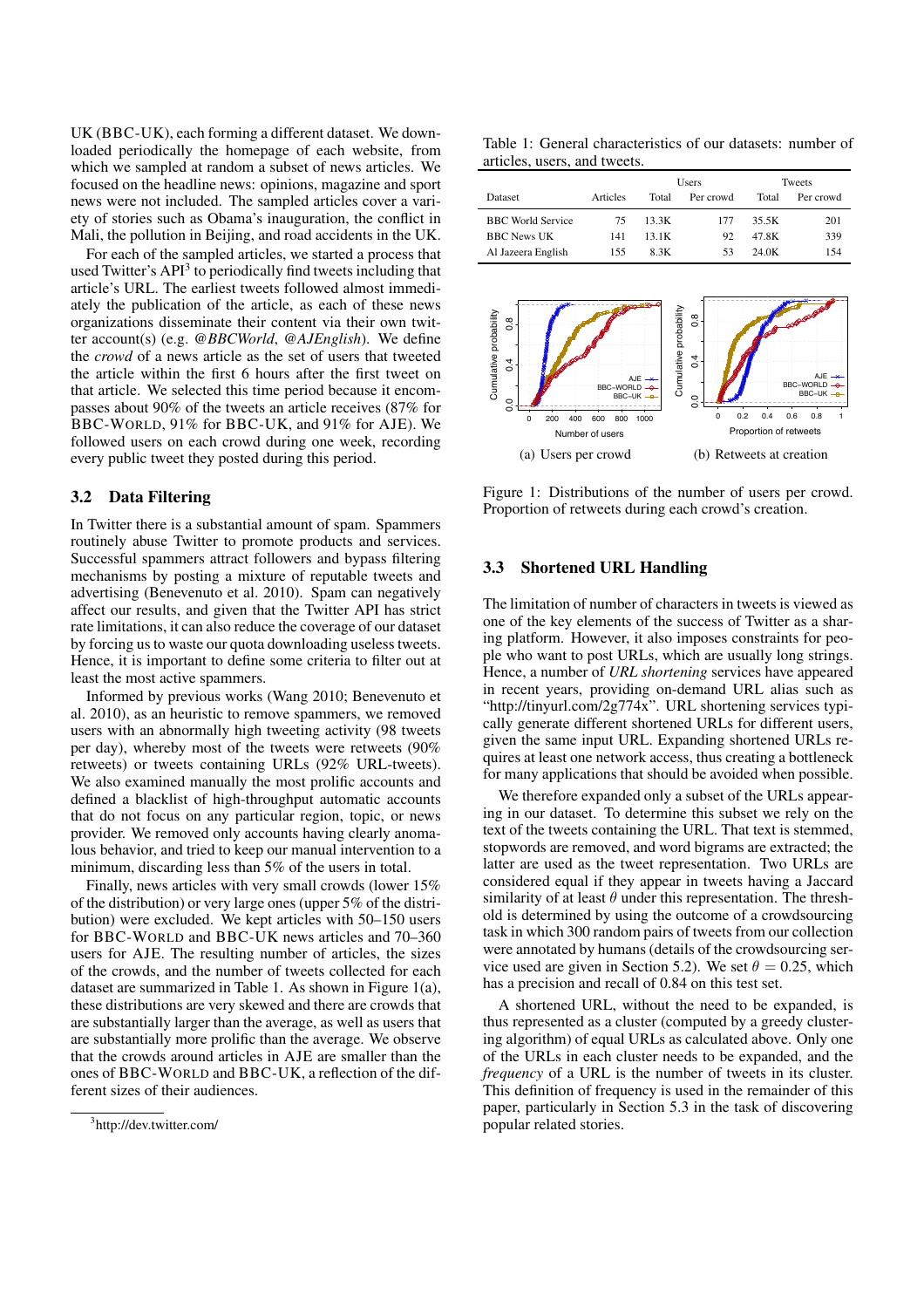## 4 Characterizing Transient News Crowds

To the best of our knowledge this type of transient crowd in the news domain has not been studied in depth. We summarize key observations about the characteristics of these crowds in terms of their creation, members and dynamics.

## 4.1 Crowd Creation

There are two main mechanisms by which a user can tweet about a news article and hence become a member of a crowd: direct tweets and re-tweets. *Direct tweets* can be done by the user by clicking on a "tweet" button provided by the news website, or by using a bookmarklet, or by copying and pasting the URL in a Twitter client. *Re-tweets* are created by users in a Twitter client or directly on the Twitter website, and correspond to re-posting what other users have shared.

Figure 1(b) depicts the proportion of retweets for our three datasets. This proportion is basically below 0.4. This indicates that a large proportion of the activity around a news URL on Twitter can be traced back directly to the news website, and not to word-of-mouth/propagations effects in Twitter. However, in AJE we observe a stronger word-of-mouth effect than in the other two sites, which is consistent with previous observations (Lotan, Gaffney, and Meyer 2011).

## 4.2 Crowd Members

We look at the behavior of the users belonging to news crowds during the one-week period following their creation (starting with the first tweet about a news article). In Figure 2(a) we plot the distribution of the average number of tweets per day of crowd members, which peaks at around 40 tweets/day for AJE and 60 tweets/day for BBC-WORLD and BBC-UK. In any case, these are unusually high numbers, given that the overall average is around 2.5 tweets/day.<sup>4</sup>

Indeed, after our spam filtering heuristics (Section 3.2), crowds still include many Twitter accounts that post tweets automatically but are not spammers. These include corporate accounts operated by the news networks themselves, such as *@BBCWorld* and *@AJELive* (from Al Jazeera). They also include services provided by third parties, such as *@bbcnews ticker* that tweets all the news in the BBC news ticker, *@AmmanHashtags* that automatically re-tweets news mentioning the capital of Jordan, and *@TwittyAlgeria* that tweets news containing the word "Algeria" extracted from a variety of sources.

At the same time, there are several accounts that do not seem to be operated automatically and that are examples of good news curators. For instance, *@thomas wiegold* has a few thousand followers and manually curates a set of conflict stories around the globe and adds commentary aimed at a German-speaking audience.

Crowds can also be described by the characteristics of the tweets posted by their members. The fraction of tweets that are re-tweets, shown in Figure 2(b), is consistent with Figure 1(b), showing a large proportion of re-tweets in AJE.



Figure 2: Distributions of number of tweets per day and different type of tweets.



Figure 3: Average number of followers and followees of users per crowd. Each data point corresponds to one crowd.

The fraction of tweets containing hashtags (Figure 2(c)), or URLs (Figure  $2(d)$ ) indicates that in comparison with the other datasets, users of BBC-UK use slightly less hashtags (peak at 0.2 vs peak at 0.25) and have a higher proportion of tweets with URLs (peak at 0.8 vs peak at 0.6).

Figure 3 depicts each crowd from the perspective of the average number of followers and followees of its members. We observe that crowds in BBC-WORLD and BBC-UK have on average a larger number of followers than those in AJE. Overall, these values are relatively high considering that a majority of Twitter users have less than 50 followers.<sup>5</sup>

The average is dominated by crowd members having an extremely large number of followers, such as some of the accounts we have mentioned. For instance, *@TwittyAlgeria*, despite being evidently generated automatically, has over 240,000 followers (as of March 2013). Even if some of these followers were in turn automatically-created accounts, these large numbers indicate that people perceive their tweets

 ${}^{4}$ By the end of 2012, CNET reported that the number of tweets per day was close to 500 million (http://cnet.co/U3hOUW), while the number of active users, according to The Guardian, was around 200 million (http://gu.com/p/3cjvf/tw).

<sup>5</sup> http://www.beevolve.com/twitter-statistics/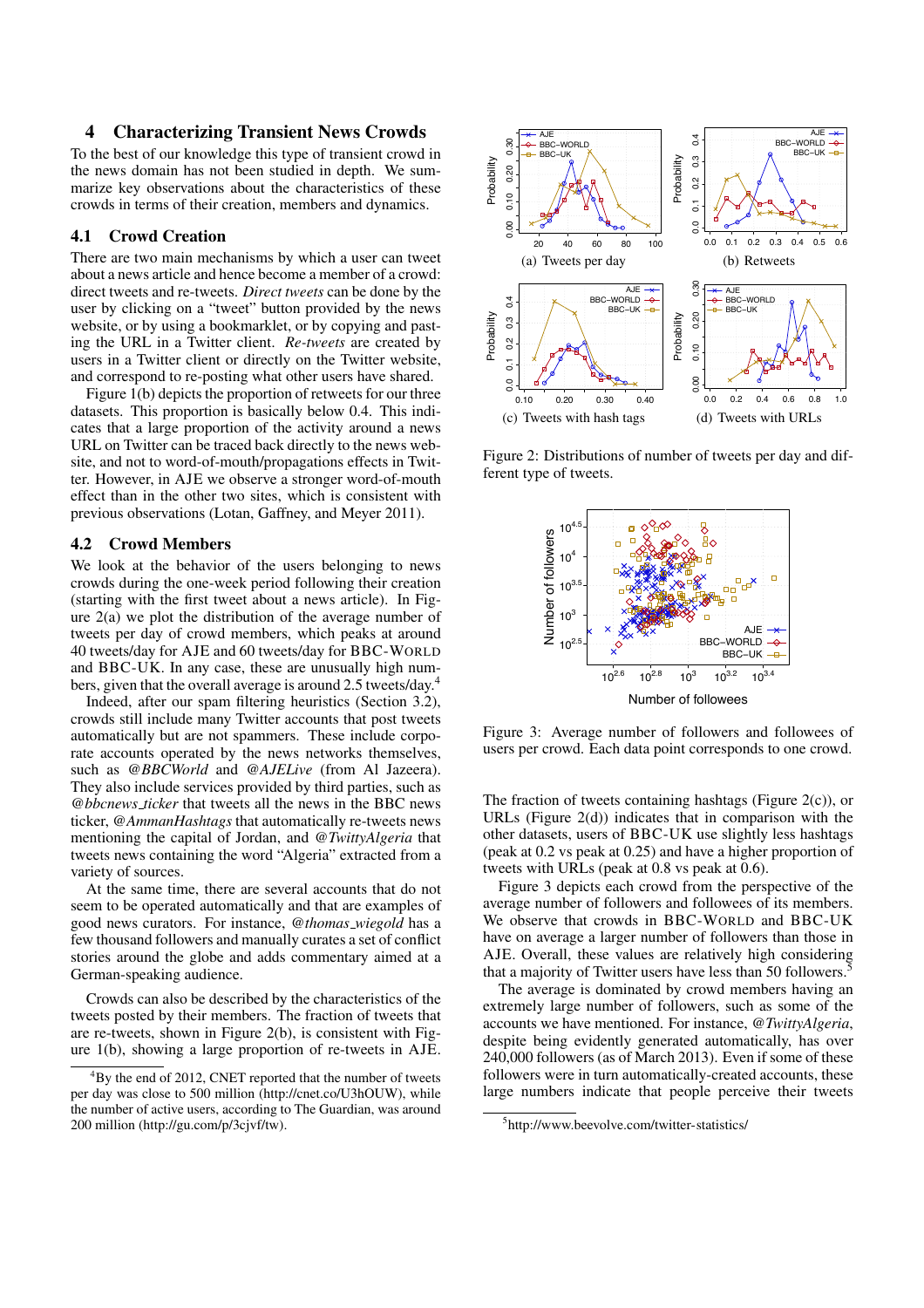

Figure 4: Depiction of our assignment of slices to tweets in the data. Each row corresponds to a user and each oval to a tweet, numbered with the time slice it belongs to. All the tweets containing the original URL are assigned to slice  $t_0$ , and must be posted within 6 hours to grant crowd membership to its user. Subsequent tweets are assigned to other slices as per the diagram.

as valuable, as otherwise they would have ceased to follow them ("unfollowing" an account in Twitter is as easy as following it). In other words, automatically generating/aggregating content does not seem to be perceived a priori as negative by Twitter users. Therefore, we do not attempt to remove automatic users from our crowds, but we do weight their influence carefully (as we show in Section 5.3).

Recurring crowd members. Crowd members on a given website often overlap. About 74% (sd=0*.*13) of people who tweet an article in AJE tweet at least one other article in AJE during our observation period. Something similar happens with BBC-WORLD and BBC-UK, where respectively 61% (sd=0*.*24) and 75% (sd=0*.*22) of crowd members tweet more than one article. Again, these recurring crowd members include a mixture of automatic accounts but also manuallyoperated ones that choose to tweet from the same sources repeatedly. This reinforces the need to weight their influence carefully in the news discovery task.

## 4.3 Crowd Dynamics

To study the dynamics of crowds over time we discretize time into slices of a fixed size. We illustrate this in Figure 4 for an example set of four users. The tweets that create a crowd are assigned to the slice  $t_0$  and are posted within 6 hours of each other. The remaining tweets from these users are assigned to a time slice according to the time passed since that first tweet. We perform this assignment independently in each of the crowds of our three datasets.

Time granularity. The choice of the appropriate time granularity for time slices depends on the application. In our case, we are interested in the news discovery problem described in Section 5, and hence, this problem informs our choice of a time granularity.

We focus on the phenomenon of *topic drift*, by virtue of which each crowd "disperses" in terms of the content of their tweets. We can quantify this dispersion by first measuring the expected similarity between tweets in a time slice, and then observing if this expected similarity changes over time. The similarity of two tweets is measured using the Jaccard coefficient of their representations as bags of words after stemming and stopword removal (see Section 3.3).



Figure 5: Probability that a crowd's tweets become more similar on the second time slice (compared to the first time slice) for different choices of time granularity.

Over time, we expect that the average similarity becomes smaller. In particular, we expect that given our choice of time granularity, tweets on the first time slice of a crowd are more similar to each other than tweets on the second time slice of the same crowd. With this in mind, we study different time granularities ranging from 1 hour to 24 hours, and measure the probability that in a crowd the average similarity on the second slice is (contrary to our expectations) higher than the average similarity on the first slice.

Figure 5 shows the results for this test. For small granularities (e.g. 1 hour) the probability is close to 0.5, indicating that using that time granularity crowds can get either farther apart or closer together. This can be viewed as random, and any values above or below can be considered as a signal. For granularities between 7 and 12 hours a minimum of less than 0.3 is attained, indicating that crowds have at least a 70% chance of becoming more dispersed in the slice  $t_2$  with respect to slice  $t_1$ . We chose a time granularity of 12 hours in the remainder of the paper, as it is easy to interpret. In the Figure we observe that for larger time granularities, we return slowly to random behavior, reaching 0.5 at granularities of 18-24 hours.

Correlation test. Next we must determine if at least part of the activities of a crowd are related to the article that created each crowd. In order to do this, we conduct a randomized test. We consider random pairs of crowds whose first slice overlaps (i.e. the original articles are posted within 12 hours of each other). First, we look at the similarity of the original articles, by measuring the average similarity of tweets containing the original URL (belonging to slice  $t_0$  in both crowds). Second, we perform the same measure in the slice  $t_3$  of both crowds. This test attempt to answer the following question: if two articles posted today are similar to each other, will people who tweeted about those articles tweet about similar things tomorrow?

The correlation obtained in general between both similarities is  $r^2 \approx 0.4$ . Figure 6 depicts the distribution of similarities in slice  $t_3$  for different buckets of similarity at slice  $t<sub>0</sub>$ . We can see a clear trend in which articles that are not similar to each other rarely have crowds that tweet about the same topics in the future, while this often happens in crowds originating from articles that are similar to each other. This clearly shows that crowds are not formed randomly. Next, we use them for a news discovery task.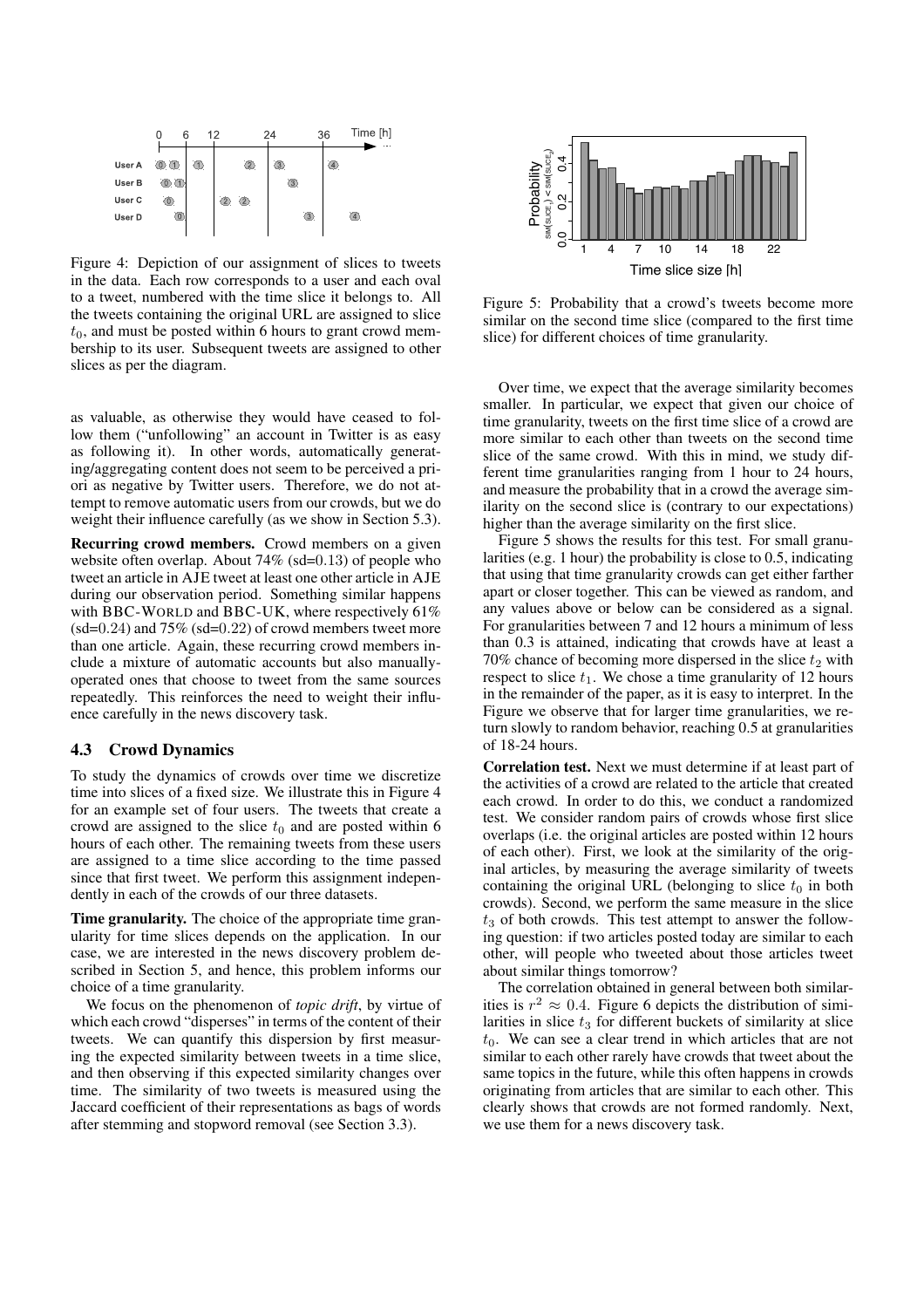

Figure 6: Distribution of similarity at slice  $t_3$  for pairs of crowds at different levels of similarity at slice *t*0.

## 5 Crowd-based News Discovery

This study is motivated by the intention of discovering news items with the help of news crowds. In this section, we describe a method for performing such discovery. We formulate the discovery task as follows: *given a news crowd and a time slice, find URLs in that time slice that are related to the article that created the crowd*.

A number of steps are followed. First, we extract from each slice the most frequently posted URLs, as described in Section 5.1. Next, we use a supervised learning approach, which we explain in Section 5.2. We employ 18 features, inspired from related works (see Section 2), and also from the observations reported in Section 4 on the characteristics of transient news crowds. Three types of features were employed, frequency-based, text-based and user-based, described in Sections 5.3, 5.4 and 5.5, respectively. Our results are discussed in Section 5.6, and we also suggest an application to crowd visualization over time task in Section 5.7.

#### 5.1 Candidate Generation

We recall that given a URL (article) around which a crowd has been formed, the aim is to discover articles (their URLs) related to the original article. The first step is to extract a pool of candidate URLs from all the URLs tweeted by the crowd. In each time slice, we generate the top URLs having the largest frequencies, where the URL frequencies are computed using the method described in Section 3.3. We remove all URLs having frequency less than 3. This still yields a substantial number of candidates, 41.2 (sd=23.8) per time slice on average for BBC-WORLD, 54.8 (sd=23.8) for BBC-UK, and 15.7 (sd=4.7) for AJE.

Many of these candidate URLs are not related to the original article. We illustrate this with an example using two articles published on AJE on January 13th, 2013. Both articles correspond to ongoing armed conflicts in the Middle East ("Syria allows UN to step up food aid") and Africa ("French troops launch ground combat in Mali"). We identify the crowds of each story and follow them during 14 time slices of 12 hours each, i.e. one week. Next, we manually assess whether each candidate is related to the original story or not. The result of this manual process is shown in Table 2.

| Table 2: Example of candidates found for two stories pub-                |
|--------------------------------------------------------------------------|
| lished on January 13, 2013. A candidate is a URL posted                  |
| by 3 users or more during each of the time slices $(t_1 \dots t_{14})$ . |
| We include the number of candidates related to the original              |
| story, and the number and topics of those that are not related.          |

|          | Syria allows UN to step<br>up food aid |                |                        |              | French<br>launch<br>troops<br>ground combat in Mali |                            |  |  |
|----------|----------------------------------------|----------------|------------------------|--------------|-----------------------------------------------------|----------------------------|--|--|
|          | Rel.                                   |                | Not related            | Rel.         |                                                     | Not related                |  |  |
| $t_{1}$  | 7                                      | $\Omega$       |                        | 1            | 3                                                   | Zero Dark Thirty           |  |  |
|          |                                        |                |                        |              |                                                     | (film), Algeria $\times$ 2 |  |  |
| $t_2$    | 7                                      | $\Omega$       |                        | 1            | 1                                                   | Spain                      |  |  |
| $t_3$    | 9                                      | $\Omega$       |                        | $\Omega$     | $\Omega$                                            |                            |  |  |
| $t_{4}$  | 5                                      | 1              | Algeria                | 3            | 1                                                   | Algeria                    |  |  |
| $t_{5}$  | 5                                      | 1              | Algeria                | 1            | $\Omega$                                            |                            |  |  |
| $t_{6}$  | 5                                      | $\overline{2}$ | Crabtree (football),   | $\mathbf{0}$ | $\overline{c}$                                      | Manti Te'o (football),     |  |  |
|          |                                        |                | Iran                   |              |                                                     | Algeria                    |  |  |
| $t_7$    | 8                                      | 1              | Algeria                | 1            | 1                                                   | Chardy (tennis)            |  |  |
| $t_{8}$  | 9                                      | 4              | Mali, Obama, Davos,    | 1            | 4                                                   | Algeria $\times$ 2,        |  |  |
|          |                                        |                | Batman (film)          |              |                                                     | Soccer, Israel             |  |  |
| $t_{9}$  | 8                                      | $\mathbf{0}$   |                        | 1            | 1                                                   | Algeria                    |  |  |
| $t_{10}$ | 13                                     | $\overline{c}$ | Iraq, Federer (tennis) | $\mathbf{0}$ | 1                                                   | Flanders                   |  |  |
| $t_{11}$ | 10                                     | 1              | Obama                  | 1            | 3                                                   | Algeria $\times$ 2, MLK    |  |  |
| $t_{12}$ | 10                                     | 0              |                        | $\mathbf{0}$ | 1                                                   | Algeria                    |  |  |
| $t_{13}$ | 5                                      | $\overline{c}$ | Lady Gaga (artist),    | 1            | $\overline{c}$                                      | Djokovic (tennis),         |  |  |
|          |                                        |                | Algeria                |              |                                                     | Jordan                     |  |  |
| $t_{14}$ | 13                                     | $\overline{c}$ | Beyonce (artist),      | $\mathbf{1}$ | $\theta$                                            |                            |  |  |
|          |                                        |                | Palestine              |              |                                                     |                            |  |  |
|          | 114                                    | 16             | Total                  | 12           | 20                                                  | Total                      |  |  |

For the crowd of the story on Syria, we can see that the number of candidates that are related to the original story consistently exceeds the number of candidates that are not related. For instance, in time slice  $t<sub>5</sub>$  we have five related candidates (including stories about the Taftanaz Military Airport, the Kilis refugee camp, etc.) and one unrelated candidate about a hostage crisis in Algeria. For the crowd of the story on Mali, there are actually more unrelated candidates than related ones. Still, some time slices such as  $t_4$  have three related candidates (two about the movements of troops in Mali and one about a related statement by French President Hollande) and one unrelated candidate, again about the hostage crisis in Algeria.<sup>6</sup>

There can be many reasons for the differences, one being that the conflict in Mali is more recent than the one in Syria, hence the latter has many more stories, and a more cohesive crowd of people following the news related to it. It is however clear that relying solely on frequency information (URLs in our case) will often not be sufficient to identify related stories. Other features are important and need to be incorporated, as described next, using a learning approach.

<sup>&</sup>lt;sup>6</sup>How we define "relatedness" may have an effect on the results. Indeed, with a less restrictive definition than adopted here, the news on the Algerian hostage crisis could be considered as related to the news on the French troops in Mali, because the main demand of the kidnappers was the end of the French military operations in Mali.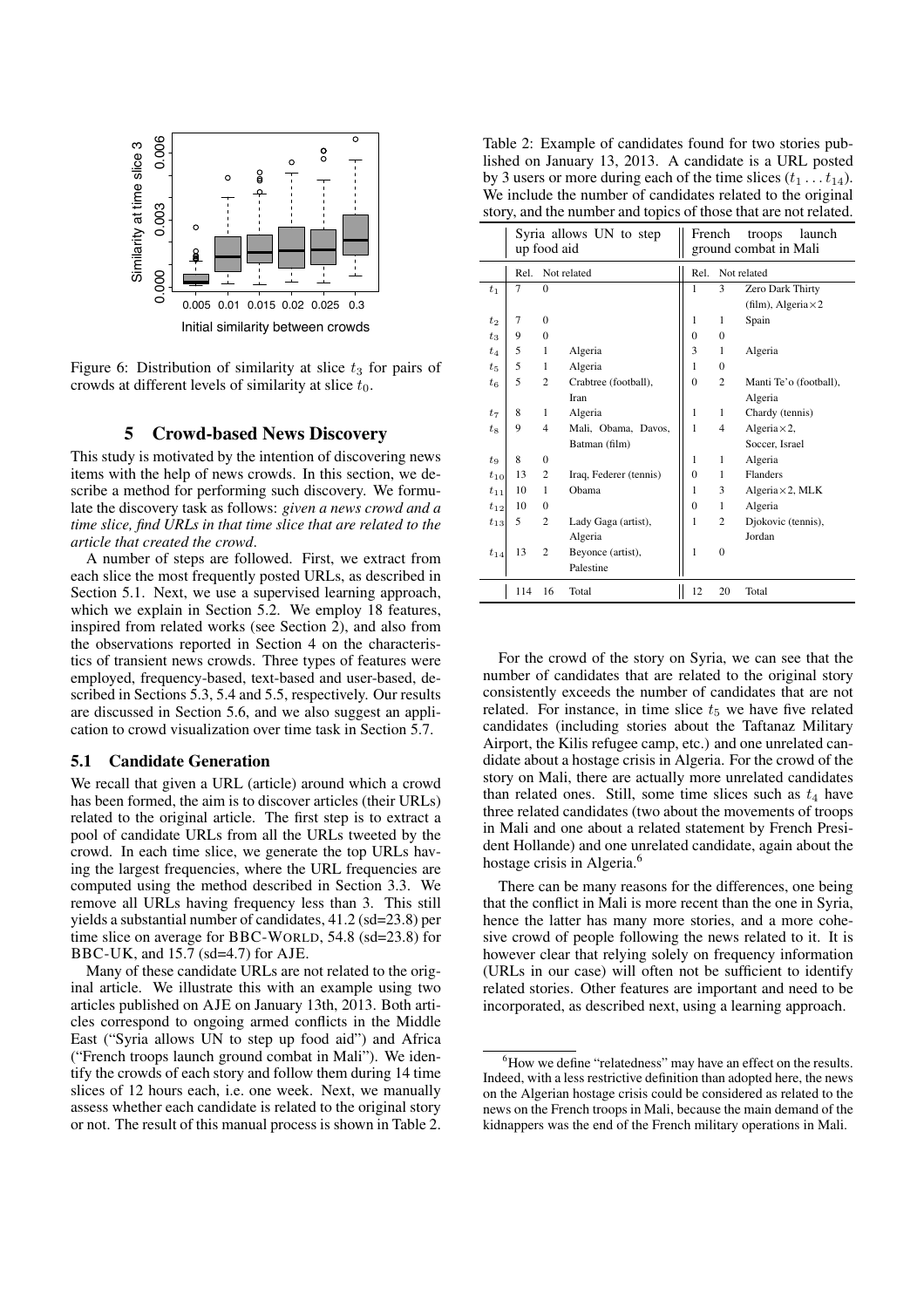## 5.2 Learning Framework

Learning scheme. We experimented with several learning schemes on our data and obtained the best results using a random forest classifier as implemented in Weka.<sup>7</sup> Given the large class imbalance, we applied asymmetric misclassification costs. Specifically, false negatives (classifying a relevant article as non relevant) were considered five times more costly than false positives; values close to this number did not change substantially the obtained results. For consistency and simplicity, we use the same cost across the three datasets, even if their priors are different.

Evaluation metrics. We use standard evaluation metrics including precision, recall, and AUC, all measured after tenfold cross validation. Given that the targeted users of this system (journalists) do not expect nor need to have perfect results, we decide to aim for a level of precision close to twothirds, as we considered it would be satisfactory for them to see twice as many related stories than unrelated stories. Hence, a key metric in our evaluation is the *recall at twothirds precision*, which measures the probability that a related story is found in our system, if we allow it to generate at most one-third of unrelated stories in its output.

Training data. We collected about 22,500 labels for about 7,500 training examples through Crowdflower, $8$  a crowdsourcing provider that provides an interface to a variety of crowdsourcing platforms. We sampled uniformly at random 160 crowds: 80 from AJE, 40 from BBC-WORLD, and 40 from BBC-UK. For each crowd, we selected 5 slices at random, and up to 10 random candidates (URLs having a frequency of 3 or more) from each selected slice.

For each candidate, we showed to three different crowdsourcing workers a sample tweet from the original story and a sample tweet from the candidate URL, and asked them to label the pair using the following instructions:

*You will be presented with two Twitter messages ("tweets") on current news stories. Please indicate how these two stories are related:*

- *•* Strongly related*: Same ongoing news story (e.g. two articles about nuclear inspections in Iran).*
- *•* Weakly related*: Not same story, but same location, person, or topic (e.g. two articles about nuclear proliferation).*
- *•* Not related*.*

*Having "Al Jazeera", "BBC", etc. in both tweets does NOT automatically mean they are related.*

We merged the first two classes as simply *related* for the purpose of our experiments. We ignored the pairs for which the confidence (based on the agreement of the workers) was less than 0.8 and the label was *not related*, as these were almost always borderline cases and are not useful for training or evaluation purposes. Overall, the assessors determined that for BBC-WORLD 4.9% of the candidates were related, for BBC-UK 8.2% and for AJE 9.3%.

8 http://www.crowdflower.com/

The ratio of weakly related candidates per strongly related candidate varies greatly across datasets: 1.6:1 for BBC-WORLD, 8.5:1 for BBC-UK, and 0.9:1 for AJE. In other words, while in AJE the assessors found candidates that were strongly or weakly related in roughly similar proportions, in the case of BBC-UK there are more than eight weakly related candidates for each strongly related one. This in fact has an effect on the performance obtained for BBC-UK, as described in Section 5.6.

In the next three sub-sections, we described the three sets of features employed in our learning algorithm.

#### 5.3 Frequency-Based Features

For each candidate URL we compute its relative frequency, i.e. the frequency of its URL divided by the frequency of the most frequent URL in the slice (we name this feature *CandidateNormalizedFrequency*).

As we described in Section 5.1, even candidates having a high frequency are often not related to the original news item. Often breaking news about events of global significance appear in many crowds at the same time. To alleviate this problem, we incorporate a feature, analogous to the inverse document frequency in Information Retrieval, that measures how specific is a candidate with respect to a given crowd. If there are *n* crowds that have time slices that overlap with a candidate appearing in *n<sup>c</sup>* of them, then *Candi* $dateInverseDocFrequency = log (n/n<sub>c</sub>).$ 

We also observe that repeatedly the top URLs on a given slice can be traced back to prolific users (such as those mentioned in Section 4.2) that post hundreds of tweets per day. These observations inform the design of the features described in Section 5.5.

## 5.4 Text-Based Features

To remove candidates not related to the original story, we employ a text-similarity approach. We use the same representation of a URL that we used to compute its frequency: a cluster of tweets that contain variants of a URL. Given this representation, we compute the similarity between two URLs by concatenating all the tweets in each cluster in a document, and compute the Jaccard similarity between such documents. Since this approach do not require the web page content of the original news article and the candidate URLs, we are able to access non-textual candidates such as videos, pictures or podcasts. Moreover our approach is computational more efficient as we deal with less content.

First, we measure how similar are the tweets containing the candidate URL to the ones containing the article that created each crowd. We compute four features based on different representations of the content: word unigrams (*SimOriginalUnigrams*), word bigrams (*SimOriginalBigrams*), hash tags (*SimOriginalHashtags*) and capitalized terms (*SimOriginalCapitalized*). The latter is equal to word unigrams except that only words starting with a capital letter are considered – an heuristic that is effective in our dataset given the news headlines writing style.

Second, we measure how similar are the tweets containing the candidate URL to other tweets that appear in candidates from other crowds. We consider only the slices of

<sup>7</sup> http://www.cs.waikato.ac.nz/ml/weka/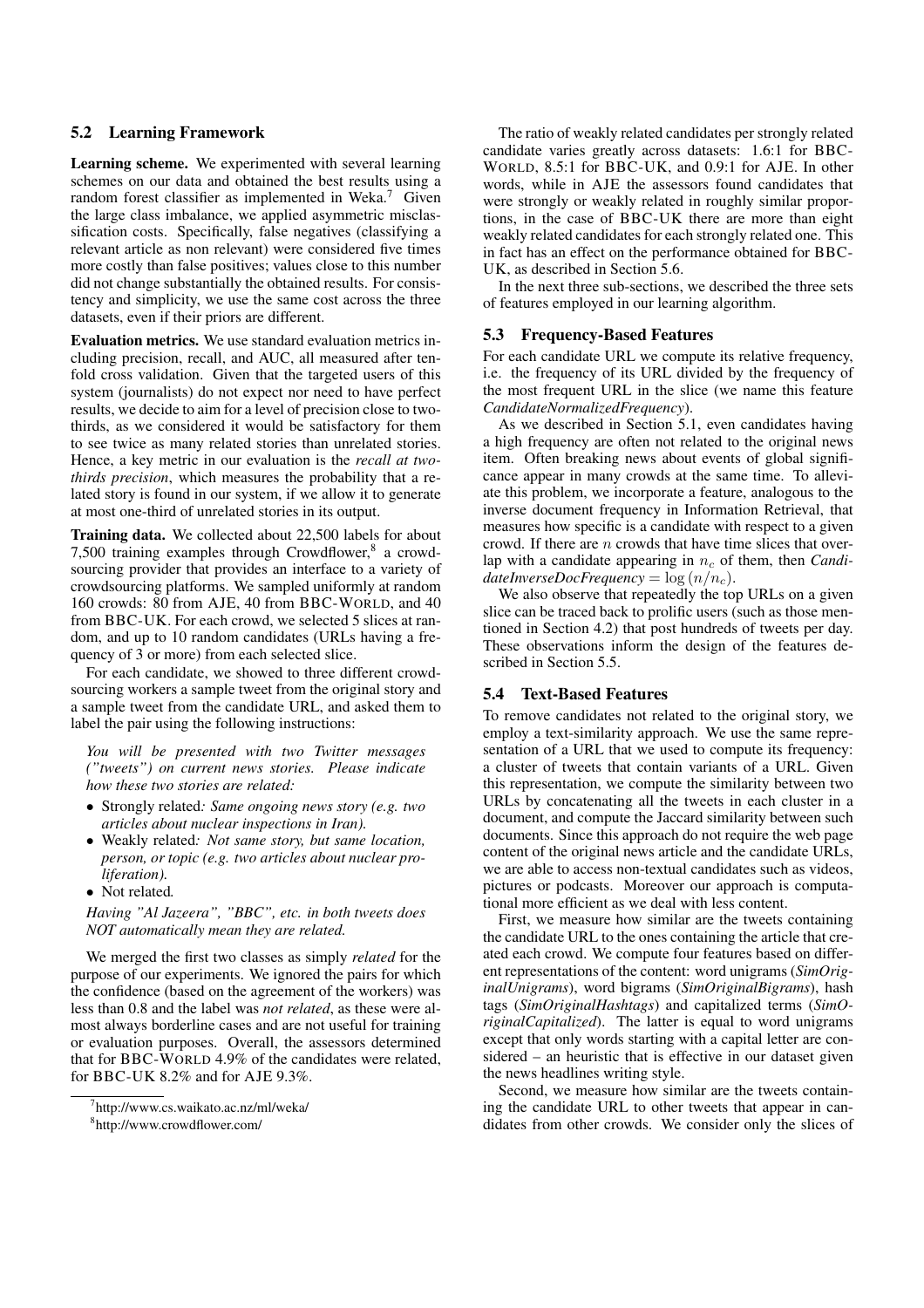the other crowds that overlap with the candidate's slice and use text similarity measures to compute how unique is a candidate with respect to a given crowd. Again, we computed four features based on unigrams, bigrams, hashtags and capitalized terms, but determined through experimentation that only one of them was significant: *SimOthersHashtags*. In total, we used 5 text-based features.

#### 5.5 User-Based Features

Based on the analysis of Section 4, in particular the presence of prolific automatic accounts, it was deemed important to consider features related to the users that contributed each candidate. We therefore incorporated weighted frequency features, in which each user that posts the URL of a candidate contributes a "vote" to that candidate that is weighted by a user-dependent feature. The purpose of these weights is to increase the influence of users that are focused in a single topic, and conversely reduce the influence of users who post tweets about many different topics. Additionally, we want to increase the influence of users who have attracted a significant number of followers.

Specifically, we consider that a user voted according to (i) its ratio of followers to followees, *WeightedSumFollowerFollowees*, (ii) the inverse of the number of crowds s/he belongs to, *WeightedSumInverseCrowds*, and (iii) the inverse of the number of distinct sections of the crowds s/he belongs to, *WeightedSumInverseSections*. For the latter, *sections* correspond to different topics/regions in the news websites we work with, and we associate crowds to a section by looking at the prefix of the path of the article originating each crowd. For instance, articles under http://www.bbc.co.uk/ news/wales/ correspond to the section "Wales" of BBC-UK. In websites organized in a different manner, other ways of defining sections may be necessary.

Additionally, we characterize the activity of users contributing to a candidate by averaging the following quantities in each crowd: their overall volume of tweets per day (*UserTweetsDaily*), their number of followers and followees (*UserFollowers* and *UserFollowees*), and how many tweets they have favorited (*UserFavorites*). We also obtained statistics from their tweets by computing the fraction of their tweets that contains a re-tweet mark "RT", a URL, a user mention or a hashtag (respectively *UserFracRetweets*, *User-FracURL*, *UserFracMention*, and *UserFracHashtag*).

## 5.6 Results

The performance of our automatic method for discovering related stories is shown in Table 3. This method was applied over the three most frequent URLs on each slice. This was found to be much faster than considering all candidates and, in addition, it led to a similar accuracy than considering them all – this means that this set usually contains the related articles that matter.

We include results with the 2 frequency-based features (*CandidateNormalizedFrequency* and *CandidateInverseDocFrequency*), the 5 text-based features, the 11 userbased features, and combinations of them. We observe that as expected the combination of these features yields the best performance. User-based features are valuable, even if they

Table 3: Evaluation of the discovery of related articles, in terms of area under the ROC curve (AUC) and recall at 2/3 precisions (R@2/3). Each row corresponds to a set of features. Empty cells indicate that a set of features is unable to attain 2/3 precision.

|            |                | AJE        |       | <b>BBC-WORLD</b> |       | BBC-UK     |       |
|------------|----------------|------------|-------|------------------|-------|------------|-------|
| Features   | #              | <b>AUC</b> | R@2/3 | <b>AUC</b>       | R@2/3 | <b>AUC</b> | R@2/3 |
| Frequency  | $\overline{c}$ | 0.65       | ÷.    | 0.64             | ٠     | 0.54       |       |
| Text-based | 5              | 0.87       | 0.40  | 0.85             | 0.44  | 0.66       |       |
| User-based | 11             | 0.81       | 0.30  | 0.70             | ٠     | 0.64       | ۰     |
| Freq+Text  | 7              | 0.89       | 0.62  | 0.88             | 0.52  | 0.66       | 0.04  |
| Freq+User  | 13             | 0.79       | 0.32  | 0.72             | ٠     | 0.64       | 0.11  |
| Text+User  | 16             | 0.92       | 0.66  | 0.80             | 0.43  | 0.73       | 0.14  |
| A11        | 18             | 0.92       | 0.72  | 0.85             | 0.49  | 0.71       | 0.14  |

cause a decrease of 3 points of recall (at the desired level of precision) for BBC-WORLD; they bring a substantial increase of 10 points for AJE and BBC-UK.

In the case of BBC-UK we discover 14% of the related stories using our method. In the cases of AJE and BBC-WORLD we can discover half or more of the related articles in each crowd at the same level of precision. The difference in performance can be partially explained by the high proportion of weakly-related stories in BBC-UK (see end of Section 5.2), e.g. road accidents that are related to other road accidents but often do not belong to long-standing issues such as the ones covered by BBC-WORLD and AJE.

Our features largely complement each other, as several feature selection methods failed to produce consistent gains in terms of these metrics. We can apply a feature selection method to BBC-WORLD to make it perform better, but if we use the same feature selection method in the other datasets we decrease the effectiveness of our models. In a real-world deployment of such a system, it will therefore be important to identify the particular combination of features that lead to the best performance on a specific dataset.

We observe that across datasets some features are always valuable, while others contribute only in some cases. Table 4 shows the features sorted by decreasing order of importance, using an aggregation (Borda count) of their rankings by chisquared tests in each dataset. The most important features include the similarity to the original story, as well as measures of how unique is the association of the candidate URL and its contributing users to the specific story's crowd. This interesting result is well aligned with previous works (tweet contents as an important feature) but also with the characteristics of the transient news crowds we reported in Section 4.

## 5.7 Application to Crowd Summarization

The discovery of related news stories can help summarizing the evolution of a crowd over time, as we illustrate briefly in this section. We use as example the article "Central African rebels advance on capital", posted in AJE on 28 December, 2012. We considered a baseline that selected up to 3 candidates, posted by at least 3 users each, based on their frequency. This is the method employed to produce Table 2. We compared this against our method that classified each of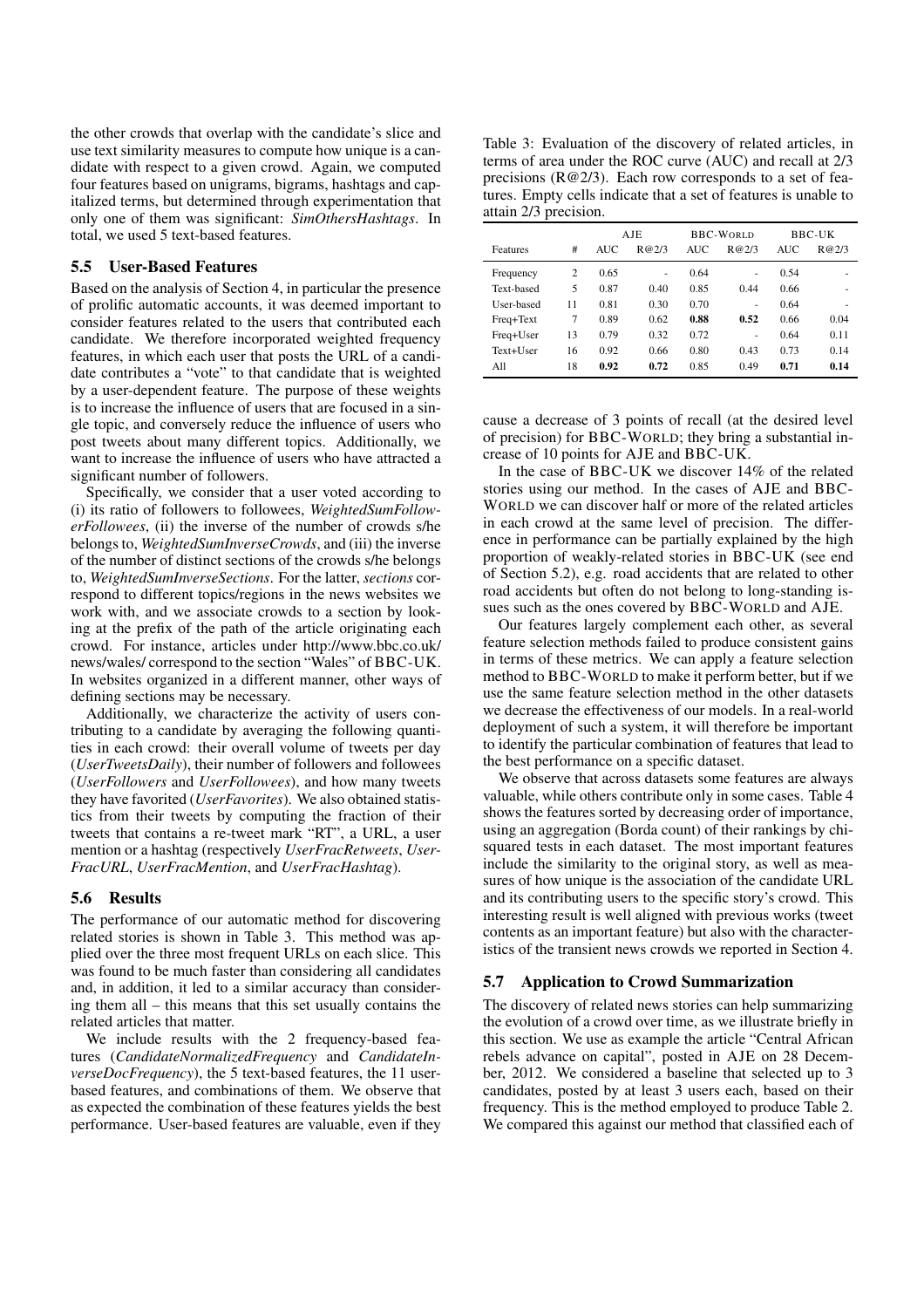Table 4: Aggregated ranking of features by importance (most important first) across the three datasets.

|   | <i><b>SimOriginalBigrams</b></i>  | 10 | <i>UserFavorites</i>         |
|---|-----------------------------------|----|------------------------------|
| 2 | SimOriginalCapitalized            | 11 | WeightedSumFollowerFollowees |
| 3 | WeightedSumInverseCrowds          | 12 | CandidateNormalizedFrequency |
| 4 | <i><b>SimOriginalUnigrams</b></i> | 13 | <b>UserFracHashtag</b>       |
| 5 | CandidateInverseDocFrequency      | 14 | <b>UserFracMention</b>       |
| 6 | <i>UserTweetsDaily</i>            | 15 | <b>UserFracURL</b>           |
| 7 | <b>SimOthersHashtags</b>          | 16 | <b>UserFollowees</b>         |
| 8 | WeightedSumInverseSections        | 17 | <b>UserFracRetweets</b>      |
| 9 | <b>UserFollowers</b>              | 18 | <b>SimOriginalHashtags</b>   |

these candidates as relevant or not. We took the output of both systems and used frequent words used in the tweets containing each URL to create word clouds for the time slices  $t_1$ ,  $t_8$  and  $t_{14}$  of this crowd, as show in in Figure 7. As usual, font sizes are proportional to word frequencies.

The word clouds show that the candidates filtered by our method belong to follow-up articles of the original one. Four days after the news article was published  $(t_8)$ , several members of the crowd tweeted an article about the fact that the rebels were considering a coalition offer. Seven days after the news article was published  $(t_{14})$ , crowd members posted that rebels had stopped advancing towards Bangui, the capital of the Central African Republic. If we do not filter the candidates (using our method) we find articles on a wide range of topics that are popular, but weakly related or not related at all to the original news article. The method we use to discover related articles can yield a method for representing the evolution of a news story over time.

## 6 Conclusions

In this paper, we are interested in Twitter as a medium to help journalists and news editors of mainstream media outlets in rapidly acquiring follow-up stories and information about the articles they publish. We propose to do so by leveraging "transient news crowds", which are loosely-coupled groups that appear in Twitter around a particular news item. That a person posts a news article to a microblogging site may seem a trivial action, and indeed in terms of individuals, not much can be read from this event. However, when we consider people in aggregate, we uncover a noisy yet usable signal that can lead to new insights and to the discovery of new related content. This may be of particular interest in the context of news, as studied in this paper.

We have observed that after they tweet a news article, people's subsequent tweets are correlated during a brief period of time. We have shown that such correlation is weak but significant, in terms of e.g. reflecting the similarity between the articles that originate a crowd. We have also showed that just as the majority of crowds simply disperse over time, parts of some crowds come together again around new newsworthy events. As an application of this observation, we have designed and validated experimentally a method for uncovering related contents to a news article. This method can be used to build a practical system in which a journalist can be presented with a selection of new stories that are



Figure 7: Word clouds generated for the crowd on the AJE story "Central African rebels advance on capital", by considering the 20 most frequent terms appearing in stories filtered by our method (left) and on the top-3 candidates by frequency (right).

#### often related to the one s/he originally authored.

A fundamental concern for journalists is how to find reliable information sources on a given topic. These sources are usually either (i) primary sources that can provide authoritative information by themselves, such as eye witness of a developing crisis, or (ii) secondary sources that are proficient at aggregating information from primary sources, such as specialized news curators. The study of transient news crowds can help in both tasks.

Future work. Any content producer wants to learn as much as possible about their engaged audience. In the case of online news writers and editors, this includes a number of questions whose answer can be obtained from a careful analysis of news crowds, including information about their demographics and ideological/political leaning. Whereas in the past the news rooms were responsible for setting agendas (McCombs and Shaw 1972), nowadays social media users have the power to influence news rooms.<sup>9</sup> The question to address next is how influential news crowds are to news provider, for instance, in triggering them to create more content related to popular or salient news.

One important and so far not considered aspect is the nature of news curators that belong to a crowd, for instance, the ways in which they end up curating and influencing the information their peers have about news and other top-

<sup>9</sup> http://www.niemanlab.org/2012/03/mohamed-nanabhay-onal-jazeeras-online-growth-and-the-future-of-news-distribution/